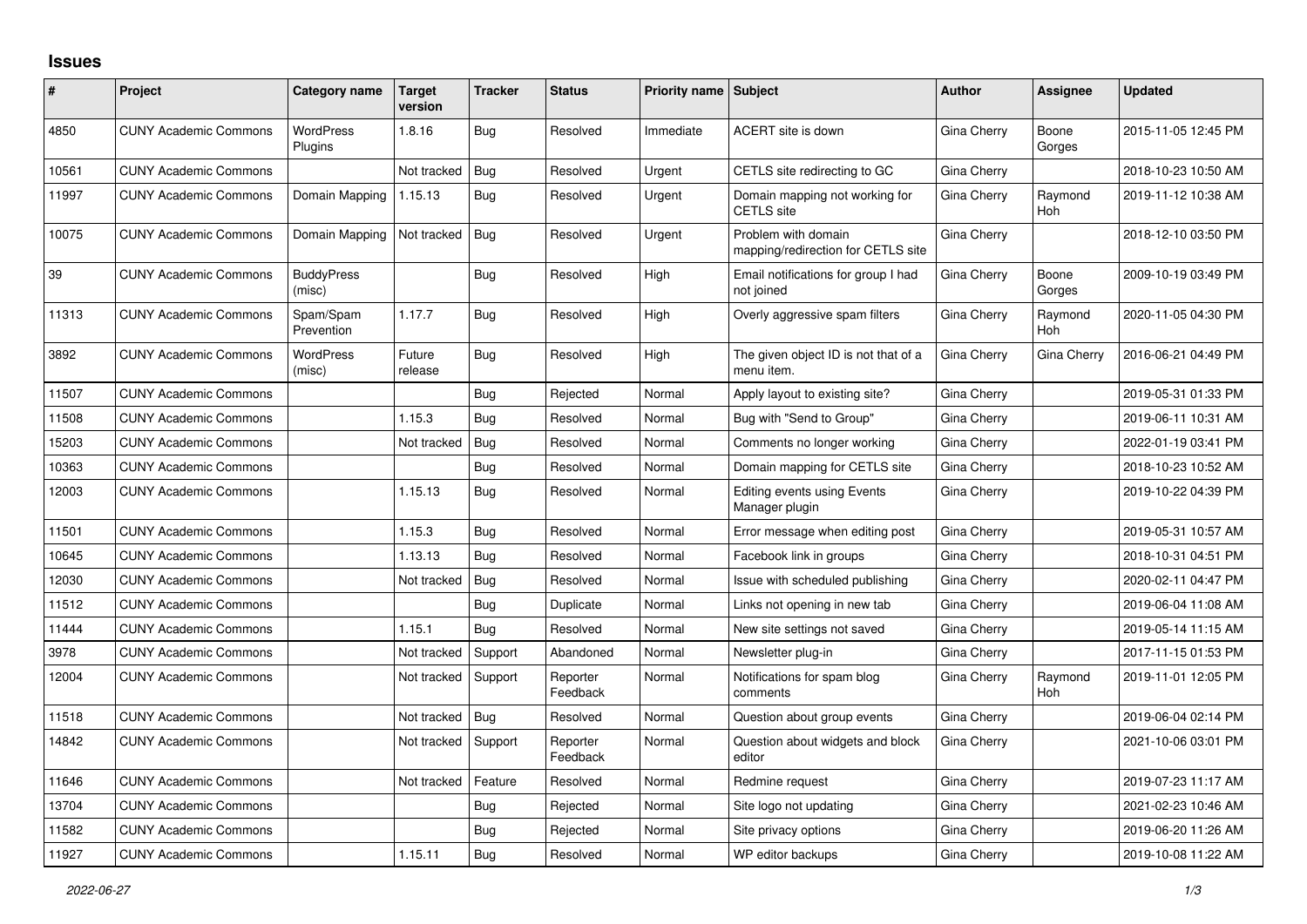| #     | Project                      | Category name                 | <b>Target</b><br>version | <b>Tracker</b> | <b>Status</b> | <b>Priority name Subject</b> |                                                                              | Author      | Assignee              | <b>Updated</b>      |
|-------|------------------------------|-------------------------------|--------------------------|----------------|---------------|------------------------------|------------------------------------------------------------------------------|-------------|-----------------------|---------------------|
| 10847 | <b>CUNY Academic Commons</b> | <b>Blogs</b><br>(BuddyPress)  | 1.15                     | Feature        | Resolved      | Normal                       | Select which blog posts are sent to<br>group                                 | Gina Cherry | Boone<br>Gorges       | 2019-04-23 03:54 PM |
| 40    | <b>CUNY Academic Commons</b> | <b>BuddyPress</b><br>(misc)   |                          | <b>Bug</b>     | Resolved      | Normal                       | Notification won't go away                                                   | Gina Cherry | Boone<br>Gorges       | 2009-10-19 03:49 PM |
| 11398 | <b>CUNY Academic Commons</b> | Email<br>Notifications        | 1.15                     | Bug            | Resolved      | Normal                       | Blog post notification emails are not<br>formatted                           | Gina Cherry | Raymond<br>Hoh        | 2019-05-07 03:22 PM |
| 12036 | <b>CUNY Academic Commons</b> | Email<br>Notifications        |                          | Bug            | Resolved      | Normal                       | Blog post notification not sent to<br>group                                  | Gina Cherry |                       | 2019-11-04 11:36 AM |
| 10800 | <b>CUNY Academic Commons</b> | Email<br><b>Notifications</b> | 1.14.3                   | <b>Bug</b>     | Resolved      | Normal                       | Duplicate email notifications on blog<br>comments                            | Gina Cherry | Raymond<br><b>Hoh</b> | 2019-02-13 06:05 PM |
| 3976  | <b>CUNY Academic Commons</b> | Email<br><b>Notifications</b> | 1.7.18                   | Feature        | Resolved      | Normal                       | Emails to blog subscribers should<br>be sent in HTML                         | Gina Cherry | Boone<br>Gorges       | 2015-04-12 02:18 PM |
| 11513 | <b>CUNY Academic Commons</b> | Email<br><b>Notifications</b> | 1.15.4                   | Bug            | Resolved      | Normal                       | Extra group notification                                                     | Gina Cherry | Raymond<br><b>Hoh</b> | 2019-06-25 04:22 PM |
| 11160 | <b>CUNY Academic Commons</b> | Email<br><b>Notifications</b> | 1.14.8                   | <b>Bug</b>     | Resolved      | Normal                       | Return of duplicate email<br>notifactions for blog comments                  | Gina Cherry | Raymond<br>Hoh        | 2019-02-27 12:33 AM |
| 11451 | <b>CUNY Academic Commons</b> | Group Blogs                   | 1.16                     | Feature        | Resolved      | Normal                       | 'Send to group' checkbox should<br>remain unchecked for saved draft<br>posts | Gina Cherry | Boone<br>Gorges       | 2019-12-04 10:51 AM |
| 15094 | <b>CUNY Academic Commons</b> | Group Invitations             | 2.0.0                    | <b>Bug</b>     | Resolved      | Normal                       | Group admins added to site as<br>authors, not admins                         | Gina Cherry | Boone<br>Gorges       | 2022-05-26 11:36 AM |
| 11441 | <b>CUNY Academic Commons</b> | Reply By Email                | 1.15.3                   | <b>Bug</b>     | Resolved      | Normal                       | Blog/group comments                                                          | Gina Cherry | Raymond<br>Hoh        | 2019-06-11 11:05 AM |
| 13969 | <b>CUNY Academic Commons</b> | Server                        | Not tracked              | Bug            | Resolved      | Normal                       | Problems accessing the Commons                                               | Gina Cherry |                       | 2021-02-11 03:10 PM |
| 3983  | <b>CUNY Academic Commons</b> | <b>WordPress</b><br>Plugins   | Not tracked              | Support        | Resolved      | Normal                       | Bug in list category posts plugin                                            | Gina Cherry | Boone<br>Gorges       | 2015-05-11 11:58 AM |
| 14848 | <b>CUNY Academic Commons</b> | <b>WordPress</b><br>Plugins   | 1.18.21                  | <b>Bug</b>     | Resolved      | Normal                       | Bug with Gravity Forms/Commons<br>interaction                                | Gina Cherry | Raymond<br>Hoh        | 2021-10-13 06:51 PM |
| 11312 | <b>CUNY Academic Commons</b> | <b>WordPress</b><br>Plugins   | Not tracked              | Bug            | Resolved      | Normal                       | Cannot add guest author to post                                              | Gina Cherry |                       | 2019-04-11 09:56 PM |
| 11649 | <b>CUNY Academic Commons</b> | <b>WordPress</b><br>Plugins   | 2.0.2                    | Bug            | In Progress   | Normal                       | CC license displayed on every page                                           | Gina Cherry | Raymond<br><b>Hoh</b> | 2022-06-14 11:36 AM |
| 11488 | <b>CUNY Academic Commons</b> | <b>WordPress</b><br>Plugins   | 1.15.8                   | Bug            | Resolved      | Normal                       | Co-authors plus plug-in                                                      | Gina Cherry | Raymond<br>Hoh        | 2019-08-27 11:36 AM |
| 8389  | <b>CUNY Academic Commons</b> | <b>WordPress</b><br>Plugins   | 1.11.6                   | Feature        | Resolved      | Normal                       | Gravity Forms + Custom Post Types<br>plug-in                                 | Gina Cherry | Boone<br>Gorges       | 2017-07-06 08:09 PM |
| 9570  | <b>CUNY Academic Commons</b> | WordPress<br>Plugins          | 1.12.13                  | Bug            | Resolved      | Normal                       | Guest authors in Co-Authors Plus<br>plug-in not working                      | Gina Cherry | Boone<br>Gorges       | 2018-05-01 06:10 PM |